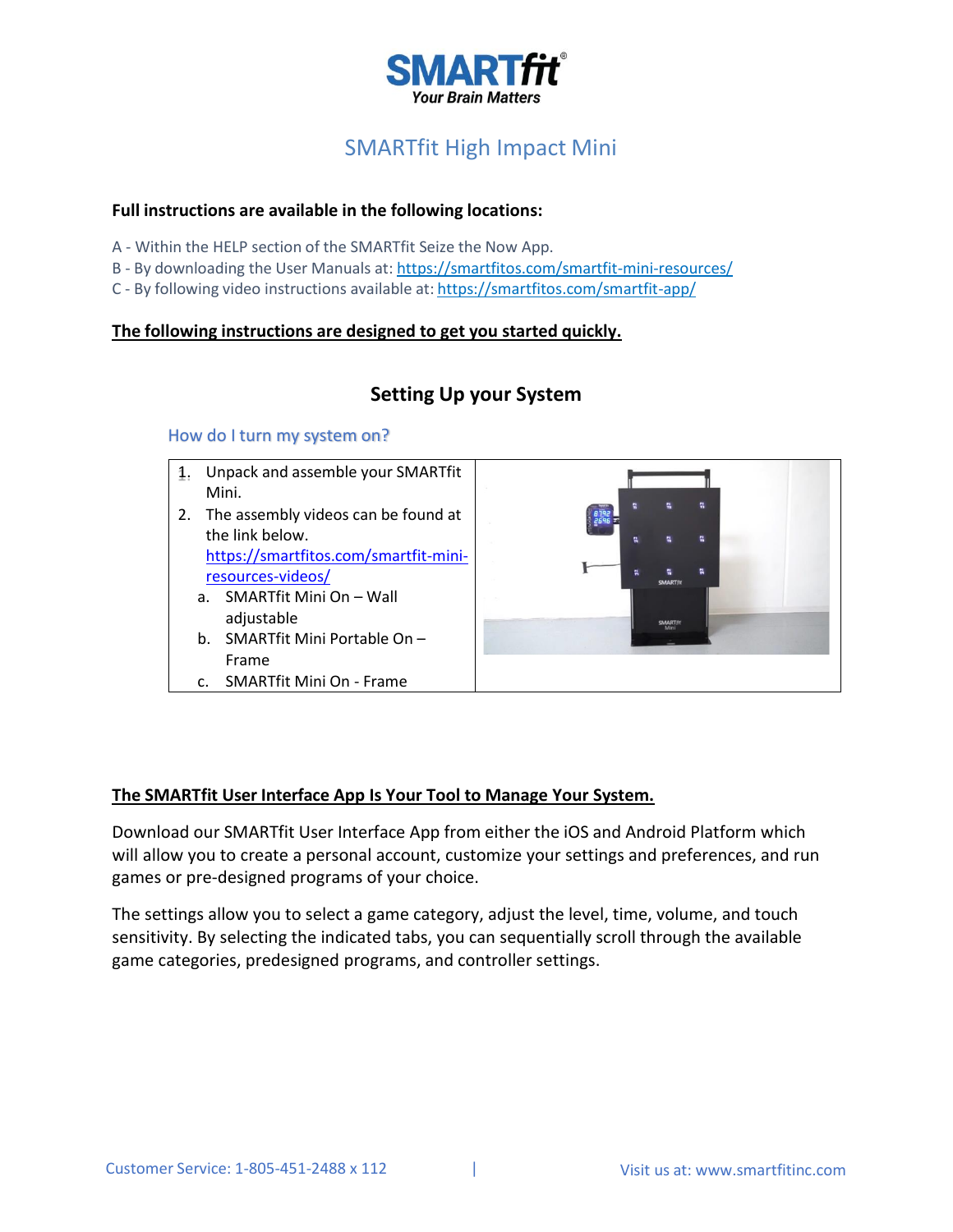

**This Navigation Chart Gives You an Overview of the Contents of the App. To get started quickly we will focus on creating an account and learning how to play the games**.



# **Follow the directions as laid out below to activate your account and get started.**

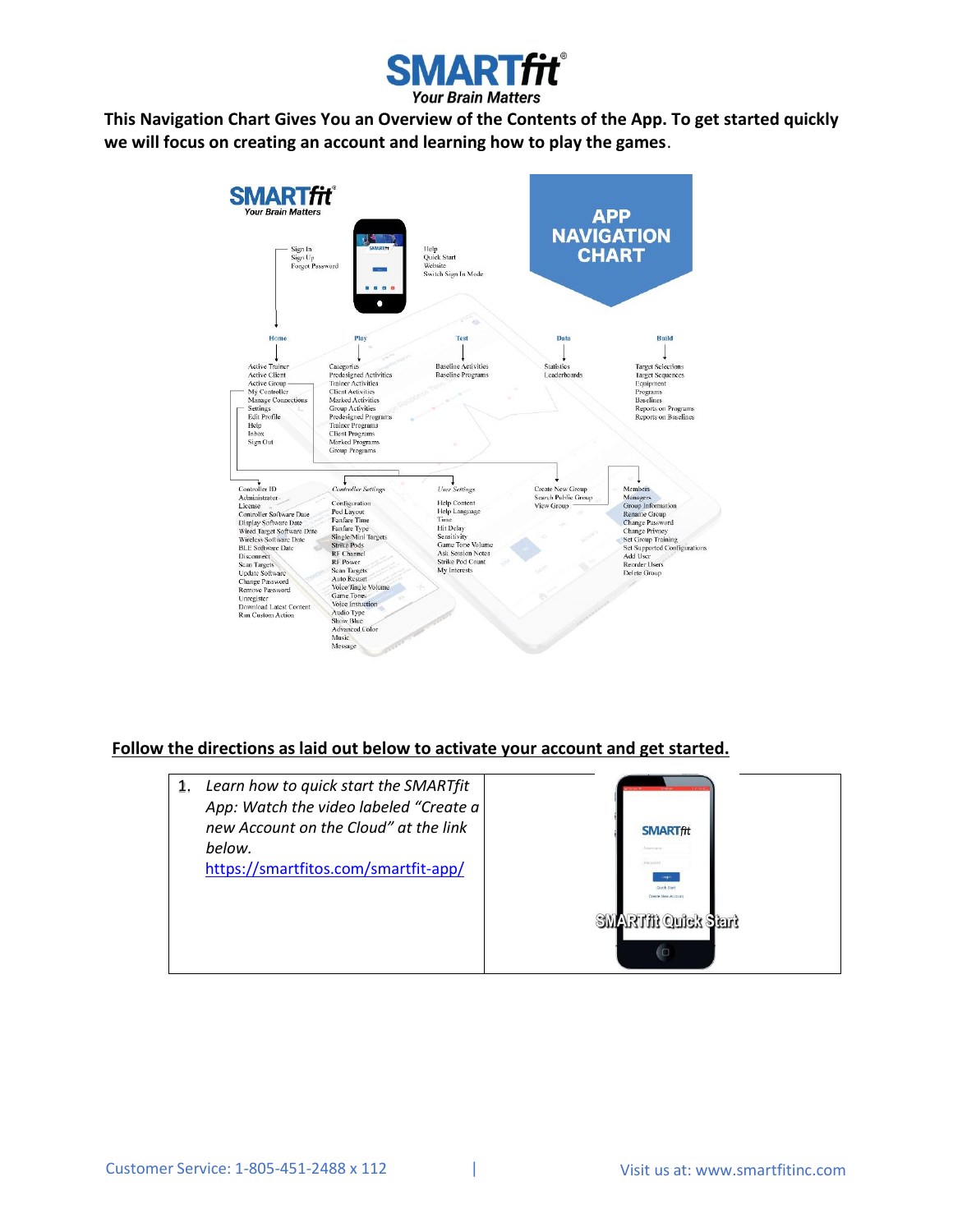

| a. Download and open the SMARTfit<br>App, create a new account, and                                                                                         |                                                                                                                  |
|-------------------------------------------------------------------------------------------------------------------------------------------------------------|------------------------------------------------------------------------------------------------------------------|
| sign in.                                                                                                                                                    |                                                                                                                  |
|                                                                                                                                                             | <b>O</b>                                                                                                         |
| b. Adjust the settings in the App to<br>match the Mini configuration,<br>then select the blue done tab.                                                     | Multicolo<br>l a                                                                                                 |
| Select the Manage connection tab<br>c.<br>and connect to your CPU. Your<br>wired targets will light up and are<br>ready for play.                           | Pairing to SMARTfit Controller.<br>$\overline{C}$                                                                |
| d. These instructions are available at<br>the help section on the SMARTfit<br>app, as well as on our website at<br>https://smartfitos.com/smartfit-<br>app/ | * Manage Connections<br><b>卷 Settings</b><br>Edit Profile<br>图 Heip<br>g sign Out<br>м<br>$\pmb{\hat{n}}$<br>l a |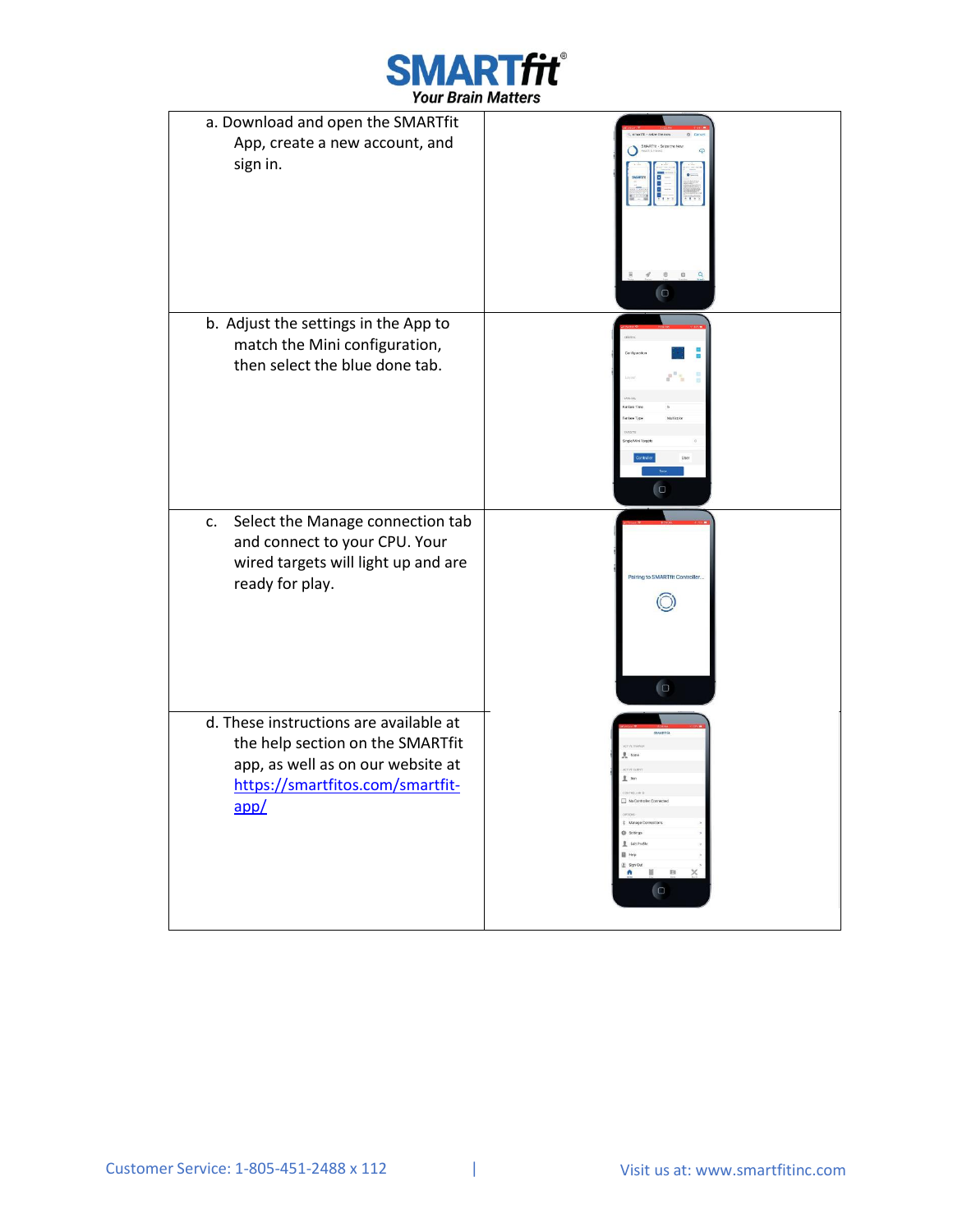

#### **This section covers key components of the app that will guide you to getting started.**

#### **Create an Account**

There are two types of user accounts. One account is a Tier one user. Here you can choose tobe a coach, doctor, teacher, owner, therapist, or trainer. When this type of user is signed into the SMARTfit App, data cannot be collected for this account. A Tier two user must be activated. A tier one user has access to create Tier two users. The second account is a Tier two user. A Tier two user is a managed user. Here you can chooseto be an athlete, patient, student, member, or client. When this type of user is signed into the SMARTfit App, data can be collected and tracked for this account.

*Learn how to create a Cloud Account by watching the video labeled, "Create a New Cloud Account" at the link below* <https://smartfitos.com/smartfit-app/>

# **The following tabs appear either at the bottom of the app on iOS or at the top of the app on Android.**

#### **Home tab**

The Home tab will allow you to adjust the active user, sign into the SMARTfit controller, adjust the controller/user settings, edit user-profiles and access the help section.

*Learn the Controller Settings by watching the video labeled, "Controller Settings" at the link below* <https://smartfitos.com/smartfit-app/>

*Learn the User Settings by watching the video labeled, "User Settings" at the link below* <https://smartfitos.com/smartfit-app/>

#### **Play Tab**

There are 43 Game Categories under the first "Categories" tab. Select a desired category and read the "game rules" before you begin. The game rules will provide you with the information you'll need to know about what each standard and specialty setting does, so that you can adjust them accordingly. The Play tab is also used to access our Predesigned activities and Predesigned Programs, which are video supported activities and programs with customized settings for specialized training.

*Learn how to Play Predesigned Activities by watching the video labeled, "Predesigned Activities" at the link below*

<https://smartfitos.com/smartfit-app/>

*Learn how to Play Predesigned Programs by watching the video labeled, "Predesigned Programs" at the link below*

<https://smartfitos.com/smartfit-app/>

The Play tab allows you to create your own customized activities and programs from the categorieslist of games.

*Learn how to create an Activity by watching the video labeled, "How to Create an Activity" at the link below* <https://smartfitos.com/smartfit-app/>

*Learn how to create a Program by watching the video labeled, "How to Create a Program" at the link below* <https://smartfitos.com/smartfit-app/>

#### **Data Tab**

The Data tab will allow you to select data search features, view individual statistics on an active Tier two user, and view the high score tables for a desired category or activity.